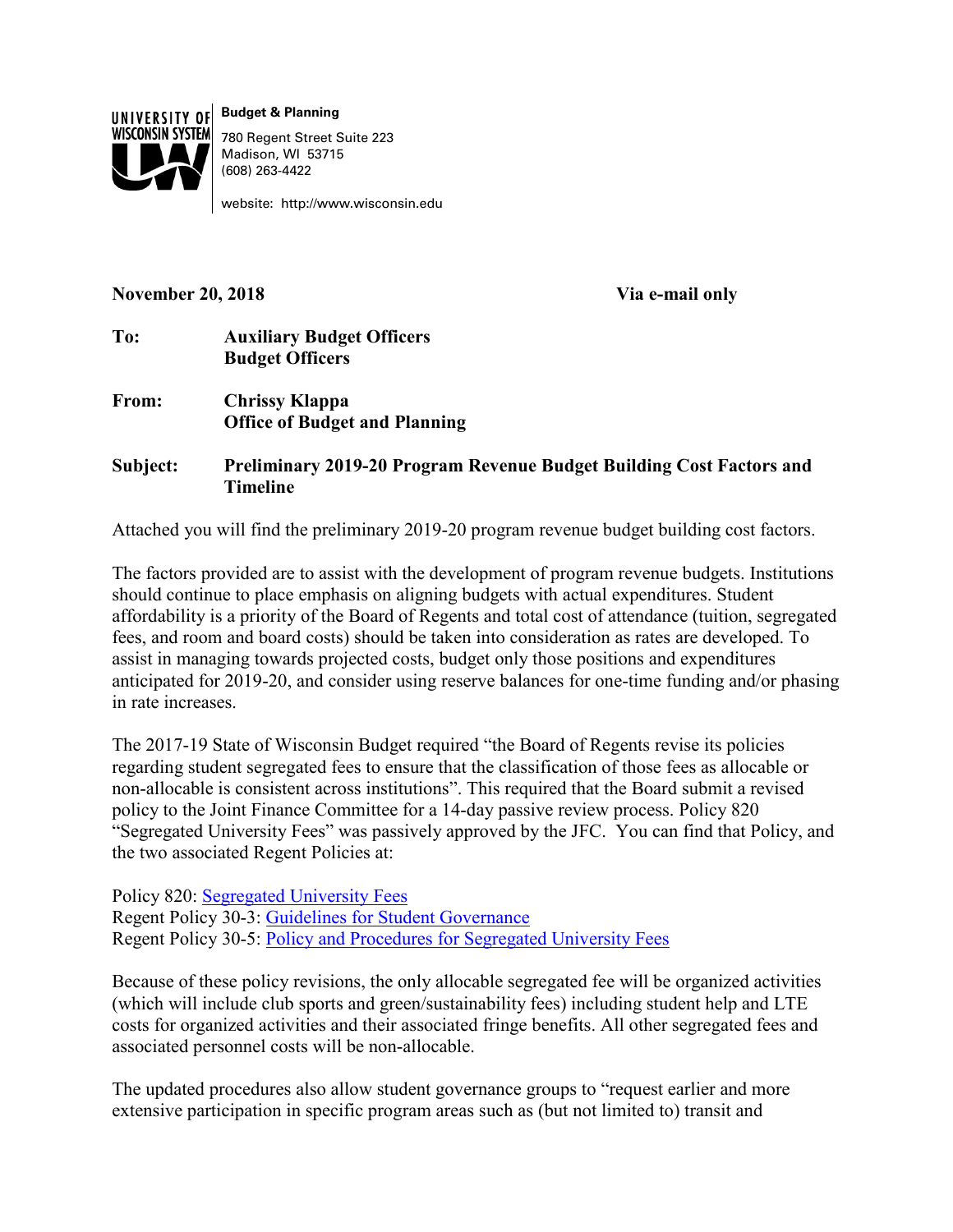intercollegiate programming". These procedures are to be reviewed with student governance groups annually and should be submitted with your 2019-20 budget.

Additionally, please closely review the language in *Section I-Segregated University Fees, B. Limitations on Expenditures of SUF, (3) Prohibited SUF Expenditures*. Please ensure your campus is operating within the intent of the items listed as prohibited expenditures. For example, if a student may receive academic credit for a particular activity (e.g., a music credit for participating in the marching band), segregated fees may not support that activity.

For 2019-20 there will not be a reporting threshold for any rate changes (including room and board). All rate changes will need to be detailed. Please see Section 1 of the attached cost factors for additional information regarding permissible rate increases.

If you have any questions regarding the cost factors or timeline, please don't hesitate to contact me (cklappa@uwsa.edu).

cc: Chief Business Officers Senior Student Affairs Officers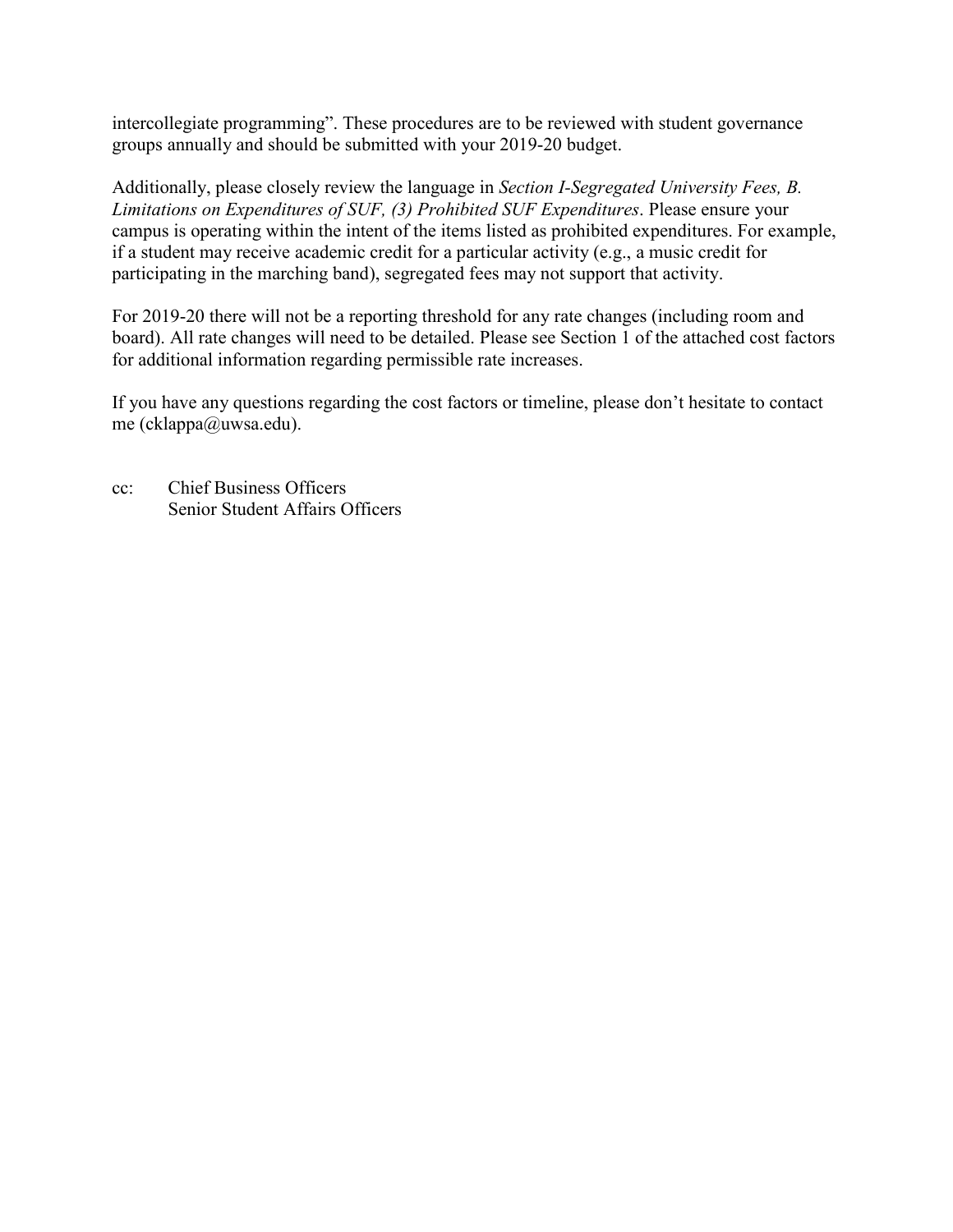# **2019-20 University of Wisconsin System Program Revenue Budget Building Cost Factors**

# **1) Proposed Rate Changes**

All rate increases or decreases will be highly scrutinized, and documentation may be requested for changes. Any change in rates for segregated fees and room and board, whether an increase or a decrease will need to be explained in the budget submission.

Increases in rates should be limited to:

- Pay plan and associated fringe benefit increases for 2019-20
- Documented contractual increases
- Debt service
- Enumerated capital projects
- Proposed student initiated programming
- Student safety

Changes needed due to decreasing enrollments will need to be managed within current rates (with the exception of debt service).

Room and board rate increases will have to be itemized and reported to the Board in the same manner that segregated fees have been reported in the past. Additionally, institutions will need to provide **all** room, meal, and textbook rental rates available for students. Starting in 2018-19, room and board rates are being reported as weighted averages.

A template will be provided in January for reporting on the rate changes.

# **2) Pay Plan Increases**

The 2017-19 Biennial Budget included funding for a 2% pay plan implemented on July 1, 2018 and an additional 2% pay play implemented on January 1, 2019. Budgets for 2019-20 will need to include the second half of the 2% pay plan implemented on January 1, 2019.

At this time, there is uncertainty regarding a pay plan recommendation for the 2019-21 biennium. Institutions are encouraged to develop 2019-20 budget scenarios that encompass a 1% pay plan and a 3% pay plan as recommended by the Board of Regents at their December 2018 meeting.

# **3) Fringe Benefits**

The 2019-21 UW System composite fringe benefit rates (all institutions, all funds) are 38.17% for permanent staff, 29.91% for graduate assistants, 20.03% for LTE, and 1.99% for student help. Institutions should use their own experience in establishing fringe benefit rates for employees, taking the following information into consideration:

# • **Health Insurance Cost Increases**

The Department of Employee Trust Funds (ETF) has indicated that there will be no increase in health insurance plans in calendar year 2019. The actual change will vary based upon the plans available in a region.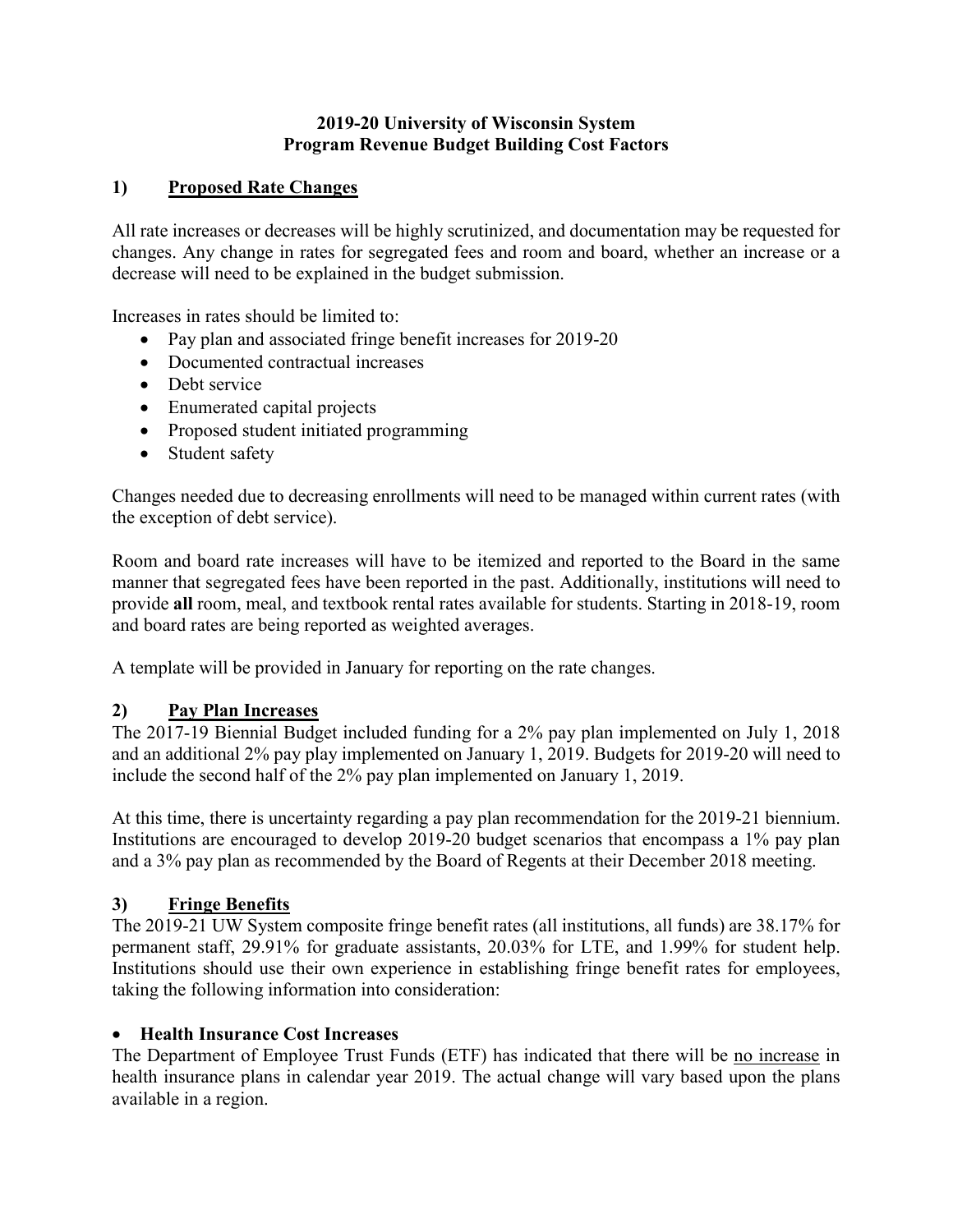### • **Retirement Cost Increases**

The UW composite fringe benefit rate assumes that employer contributions to the Wisconsin Retirement System (WRS) and Sick Leave Conversion is 7.9% in the calendar year 2018. The rate for calendar 2019 is 7.65% due to a decrease of 0.15% in WRS and a decrease of 0.1% in Sick Leave Conversion.

### **4) Enrollments**

Please use your campuses anticipated 2019-20 enrollments.

### **5) Inflation**

While inflationary factors are not an appropriate justification for rate increases as indicated in 1) above, for internal planning processes, indices provided by The Department of Revenue (DOR) project a 2.6% increase in inflation for 2019-20. This information is given as a guideline as historical expenditure data is preferred to using inflation estimates wherever possible.

#### **6) Interest Income**

The State Investment Fund earning rates averaged 0.81% as of June 30, 2018. Please use this rate when estimating interest earnings.

### **7) Chargebacks**

There are a number of chargebacks to UW System institutions that can be distributed by funding source to assess a fair share of the cost to program revenue operations. These include charges for Common Systems, the Systems Network, Fund 128, STAR and Financial Services Assessments and a DOA Legal Services assessment. The most recent assessment amounts available are included below, however, the prior actual experience is the best indicator for future assessments.

|                      |                 |             |                                                             | 2018-19 Multi-                                           |         |                 |              |           |              |           |              |                |                |
|----------------------|-----------------|-------------|-------------------------------------------------------------|----------------------------------------------------------|---------|-----------------|--------------|-----------|--------------|-----------|--------------|----------------|----------------|
|                      | 2018-2019       | 2018-2019   |                                                             | Insitutional IT                                          |         |                 |              |           | 2017-2018    |           | 2017-2018    | 2017-2018      |                |
|                      | Common          | System      |                                                             | contracts*                                               |         | 2017-2018       | 2017-2018    |           | Financial    |           | DOA Legal    |                | Municipal      |
|                      | Systems         | Network     |                                                             | chargebacks                                              |         | <b>Fund 128</b> | <b>STAR</b>  |           | Services     |           | Services     |                | Services**     |
| Madison              | \$11,354,961    | \$          | 404,405                                                     | \$                                                       | 104,197 | \$118,537.13    | \$           | 23,939.00 | Ś.           | 21,515.00 | \$35,349.45  |                | \$4,110,774.00 |
| Milwaukee            | 5,003,202<br>Ś. | \$          | 142,073                                                     | \$                                                       | 37,823  | \$32,853.16     | Ś.           | 10,844.00 | Ś            | 9,746.00  | \$5,501.08   | \$             | 572,346.00     |
| Eau Claire           | Ś.<br>1,730,962 | \$          | 47,383                                                      | \$                                                       | 48,604  | Ś.<br>13,817.33 | Ś            | 5,566.00  | Ś            | 5,003.00  | \$2,660.43   | \$             | 172,106.00     |
| Green Bay            | \$<br>910,105   | \$          | 25,045                                                      | \$                                                       | 36,852  | \$<br>6,735.02  | \$           | 6,245.00  | \$           | 5,612.00  | \$<br>776.50 | \$             | 90,877.00      |
| La Crosse            | 1,721,336<br>Ś. | \$          | 46,910                                                      | \$                                                       | 64,944  | \$11,521.50     | Ś.           | 7,093.00  | Ś            | 6,374.00  | \$2,383.54   | \$             | 213,871.00     |
| Oshkosh              | \$<br>1,720,018 | \$          | 46,431                                                      | \$                                                       | 37,231  | 13,627.27<br>Ś. | \$           | 6,390.00  | \$           | 5,743.00  | \$2,403.12   | \$             | 231,168.00     |
| Parkside             | Ś<br>664,002    | \$          | 18,256                                                      | \$                                                       | 32,519  | Ś.<br>3,211.73  | Ŝ.           | 4,233.00  | Ś.           | 3,804.00  | \$1,086.93   | \$             | 56,905.00      |
| Platteville          | \$<br>1,329,935 | \$          | 36,226                                                      | \$                                                       | 35,609  | 10,977.52<br>Ś  | \$           | 5,845.00  | \$           | 5,253.00  | \$1,509.04   | \$             | 185,008.00     |
| <b>River Falls</b>   | Ś<br>953,793    | \$          | 26,226                                                      | \$                                                       | 44,790  | Ś.<br>8,704.19  | \$           | 5,379.00  | \$           | 4,835.00  | \$2,190.21   | \$             | 87,488.00      |
| <b>Stevens Point</b> | 1,473,823<br>Ś. | \$          | 40,703                                                      | \$                                                       | 53,204  | 12,400.60<br>Ś. | S            | 7,991.00  | \$           | 7,183.00  | \$1,861.36   | \$             | 153,912.00     |
| Stout                | Ś.<br>1,493,995 | \$          | 41,408                                                      | \$                                                       | 51,880  | \$<br>11,511.44 | \$           | 6,976.00  | \$           | 6,271.00  | \$2,459.52   | \$             | 175,666.00     |
| Superior             | \$<br>480,036   | \$          | 13,668                                                      | \$                                                       | 22,302  | 2,149.45<br>Ś.  | Ś            | 5,415.00  | \$           | 4,867.00  | \$<br>744.35 | \$             | 44,369.00      |
| Whitewater           | \$<br>1,819,648 | \$          | 49,053                                                      | \$                                                       | 70,407  | Ś.<br>15,847.13 | Ś            | 6,065.00  | Ś            | 5,452.00  | \$2,677.26   | \$             | 209,469.00     |
| Colleges             | \$<br>1,133,733 | \$          | 29,995                                                      | \$                                                       | 11,874  | \$<br>1,689.91  | Ś            | 4,808.00  | \$           | 4,321.00  | \$<br>773.56 | \$             | 133,774.00     |
| Extension            | \$<br>908,555   | \$          | 29,034                                                      | \$                                                       | 19,886  | 1,126.61<br>Ś   | Ś            | 7,660.00  | Ś            | 6,884.00  | \$1,810.37   | Ś              | 245,352.00     |
| Sys. Adm.            | \$<br>99,589    | \$          | 3,183                                                       | \$                                                       | 623     | \$<br>876.10    | \$           | 4,397.00  | \$           | 3,951.00  | \$<br>633.28 | \$             | 19,088.00      |
| Total                | \$32,797,693    | \$1,000,000 |                                                             | \$<br>672,746                                            |         | \$265,586.09    | \$118,846.00 |           | \$106,814.00 |           | \$64,820.00  | \$6,702,173.00 |                |
|                      |                 |             |                                                             | * CommonSpot, ESRI, Phishline, Qualtrics, SPSS, Turnitin |         |                 |              |           |              |           |              |                |                |
|                      |                 |             | ** Municipal Services exclude UW-Madison Hospital Authority |                                                          |         |                 |              |           |              |           |              |                |                |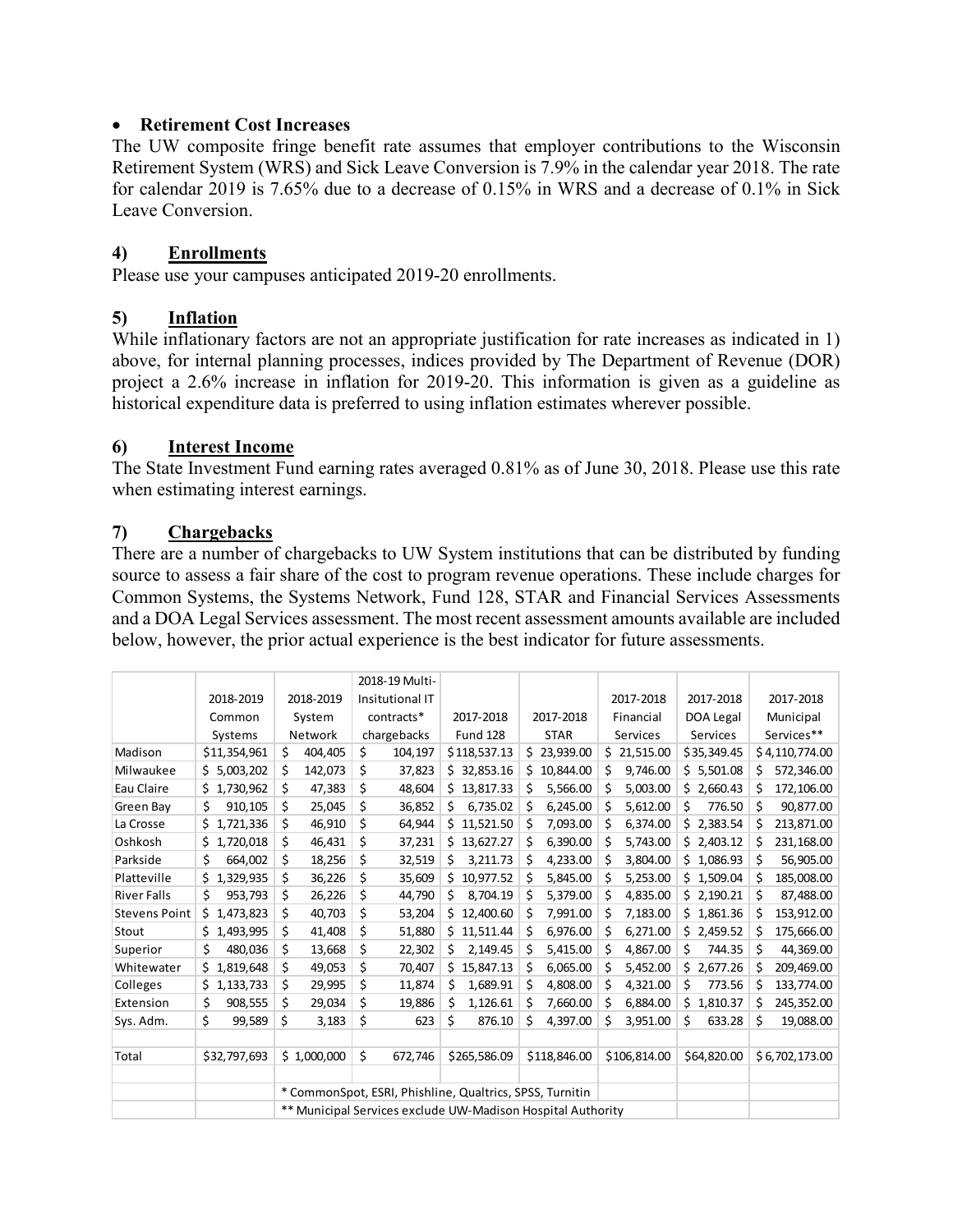# **8) Property, Liability, and Worker's Compensation Program Cost Adjustments**

Please contact your institution's risk manager for actual expenses.

# **9) Central Utility Systems**

The UW System has discontinued annual billings to fund the Program Revenue portion of the Central Utilities Pool. Institutions should be funding the Program Revenue portion of campus utility projects through bonding, internal borrowing, or cash payments.

# **10) WIAC**

The WIAC assessments are \$33,000 per institution in 2018-19. We do not anticipate an increase for the 2019-20 academic year. Institutions that are not part of WIAC in 2018-19 should use their own conference's assessment/fees.

# **11) PR Balance Reporting**

Board of Regents' Policy 21-6 (approved in June 2014) provides information on reporting thresholds for program revenue fund groups. Institutions with balances in certain fund categories (including Tuition, Auxiliary Operations, General Operations and Other Unrestricted funds) above 12% of the prior year's expenditure levels will need to provide spending plans while institutions with negative balances in Tuition and Auxiliary Operations are required to develop savings plans. These reports are completed at the close of every fiscal year.